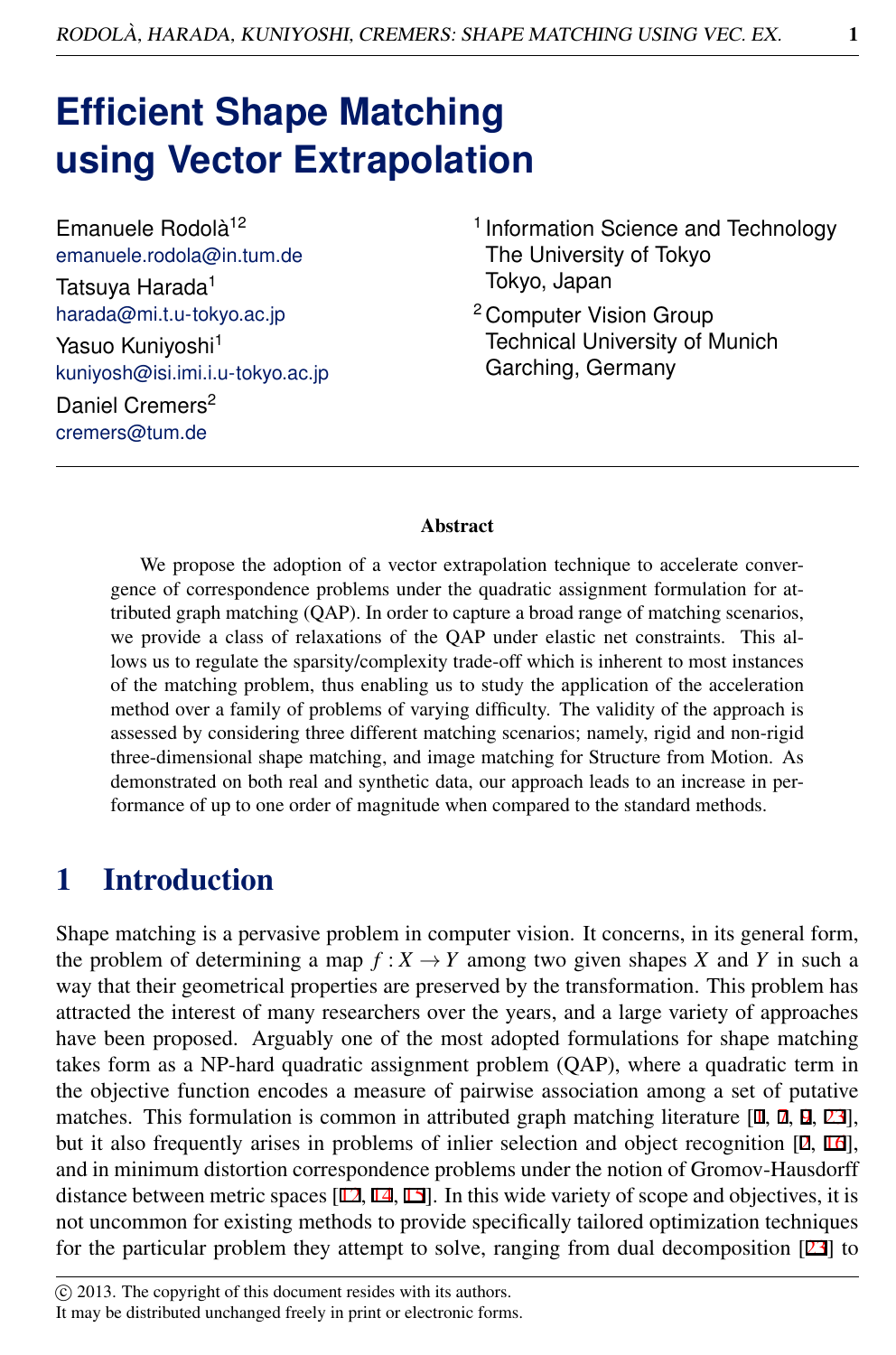

<span id="page-1-0"></span>Figure 1: Evolution of a correspondence set via projected gradient (left figure) in a problem of non-rigid matching under elastic net constraints, and its accelerated version using vector extrapolation with cycling (right figure). Each curve represents the progress of a candidate match  $x_i \in [0,1]$  during the optimization process (Eq. [\(6\)](#page-3-0)). The vertical bars in the second plot indicate the time steps where extrapolation takes place; the jump occurring at iteration 44 corresponds to a large increase in the objective value (equal to 5% of the final optimum). In this case, the standard method (left) requires 333 iterations in total to reach a local optimum with the same level of accuracy of the accelerated solution (total 70 iterations).

first-order Taylor approximations of the objective [7] and even closed form solutions [9]. In most cases, though, it is difficult to devise a specific technique for reaching a solution, and thus more general optimization algorithms need to be considered. Our focus in this paper is on variants of the projected gradient method for convex optimization [10]. These algorithms tend to be slow, and accelerated approaches attempting to take into consideration the curvature of the objective surface (*e.g*., parallel tangents [10]) usually bring only limited benefits in practical scenarios, making their application in large-scale problems often prohibitive.

In this paper, we propose the adoption of a vector extrapolation technique [21] to accelerate the numerical solution of QAP-based matching problems. In order to capture a broad family of matching scenarios, we look at a new family of constraints, namely the elastic net [24], which allow us to regulate the intrinsic trade-off between accuracy and size of the correspondence with continuity. In most non-convex matching scenarios, the intermediate sequence of solutions generated by the optimization algorithm has a tendency to exhibit a certain degree of smoothness (see Figure [1\)](#page-1-0). This suggests the possibility to infer the general direction of convergence from previous iterates. Since the main objective of such iterative process is to reach a fixed point, we propose to determine an approximate solution to it by estimating, in closed form, the limit value of the sequence as generated by the process. This approximation can be computed as a linear combination of the last few iterates, with coefficients uniquely determined as the solution to a linear system. While it can be proved that this approach allows to attain the global optimum in case the considered sequence is linearly generated, previous attempts at applying the method in nonlinear settings have demonstrated good convergence properties. Until now, limited attempts have been made to adopt such techniques in computer vision problems; the few examples include isometric embedding [18], blind deconvolution [3], and Beltrami filtering on images [17].

### 2 Matching with pairwise constraints

Let  $X, Y \in \mathbb{R}^z$  be two given shapes, and let the binary function  $c : X \times Y \to \{0,1\}$  represent a point-to-point correspondence among them, such that  $c(x, y) = 1$  if and only if  $x \in X$  is a corresponding point for  $y \in Y$ , and vice versa; mapping constraints may additionally be imposed over *c*, depending on the specific task at hand (*e.g.*, one-to-one, one-to-many). In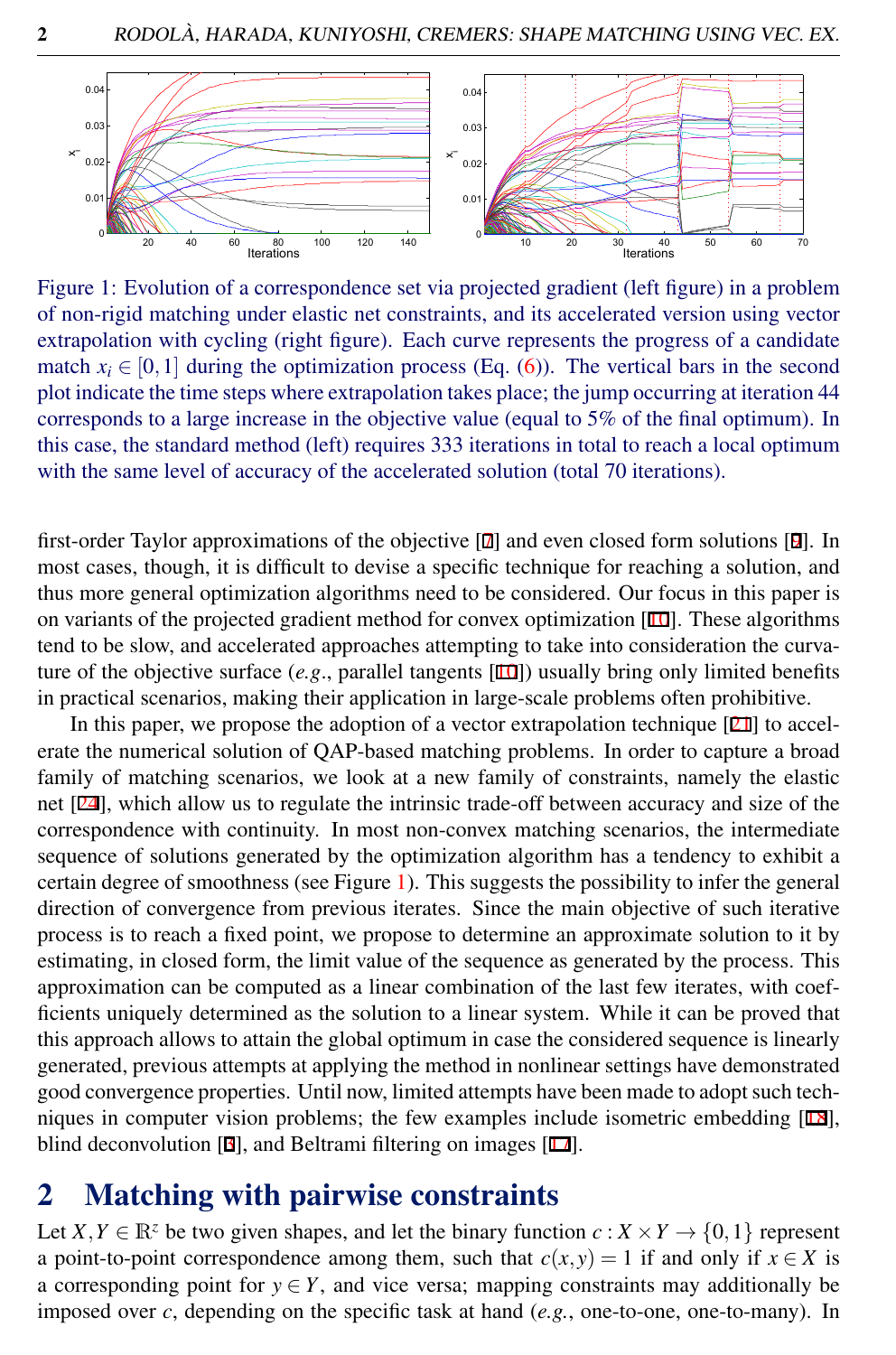order to give a measure of quality to the correspondence, we evaluate the distortion induced by the mapping as measured on *X* and *Y* according to some predetermined distance function  $d: \mathbb{R}^z \times \mathbb{R}^z \to \mathbb{R}_+$ . Given two matches  $(x, y), (x', y') \in X \times Y$ , the absolute criterion

<span id="page-2-0"></span>
$$
\varepsilon ((x, y), (x', y')) = |d(x, x') - d(y, y')|
$$
 (1)

provides a measure of *cost* for the pair of matches. In the particular case where *X* and *Y* are compact metric spaces endowed with a metric *d*, Equation [\(1\)](#page-2-0) directly quantifies to what extent the given correspondence deviates from isometry [12, 14, 15].

Equivalently, one may define a measure *s* of *similarity* among pairs of matches [7], assigning a large value to low cost pairs, and a small value otherwise. With this definition, given a correspondence set  $C \subset X \times Y$ , we can define its total similarity as the weighted sum

<span id="page-2-1"></span>
$$
\sum_{(x,y),(x',y')\in C} c(x,y)c(x',y')s((x,y),(x',y'))\ .
$$
 (2)

We are thus interested in determining the correspondence set *C* maximizing the score above. Note, however, that the binary constraints on *c* render this problem NP-hard. For this reason, it has been proposed [7] to relax the integral constraints by letting the correspondence function assume a continuum of values in [0,1], giving rise to a *fuzzy* notion of correspondence between shapes [15]. With these changes, the problem can be easily cast as a relaxed QAP:

$$
\max_{\mathbf{x}} \mathbf{x}^{\mathrm{T}} \mathbf{S} \mathbf{x} \quad \text{s.t.} \quad \Pi(\mathbf{x}) \preceq \mathbf{b} \,, \tag{3}
$$

where  $\mathbf{x} \in [0,1]^{|C|}$  is a vector representation for the correspondence function,  $\mathbf{S} \in \mathbb{R}^{|C| \times |C|}$ is a symmetric matrix containing the similarity terms appearing in Equation [\(2\)](#page-2-1),  $\preceq$  denotes element-wise inequality,  $\mathbf{b} \in \mathbb{R}^{|\bar{C}|}$  is a fixed vector, and  $\Pi$  is a (possibly nonlinear) function specifying the mapping constraints on *c*.

#### 2.1 Elastic net matching

Several attempts at finding good local optima for variants of the QAP have been proposed in computer vision literature, from graduated assignment [7] for attributed graph matching, to more recent proposals such as spectral matching [9], pseudo-boolean decomposition [23], and game-theoretic matching [1]. In [9], it was proposed to solve the modified problem

<span id="page-2-2"></span>
$$
\max_{\mathbf{x}} \mathbf{x}^{\mathrm{T}} \mathbf{S} \mathbf{x} \quad \text{s.t. } ||\mathbf{x}||_2^2 = 1 \,, \ \mathbf{x} \in [0, 1]^{|C|} \,, \tag{4}
$$

which is then maximized, by Rayleigh's quotient theorem, by the principal eigenvector of matrix S. Note that, in this case, the actual mapping constraints between the two shapes are lost, and they must be imposed *a posteriori* by a greedy method [9]. As a result, the method manifests a tendency to assign matches to each point, therefore bringing incorrect correspondences in the final solution even in presence of moderate noise. The more recent techniques based on game theory  $[1, 15]$  replace the unit norm constraint from  $(4)$  by the *L*<sub>1</sub> counterpart  $||\mathbf{x}||_1 = 1$ , with  $\mathbf{x} \succeq \mathbf{0}$ . The simplex constraint has the effect of promoting sparse, yet very stable solutions, a characteristic that makes the method particularly effective in tasks where strong selectivity is a major requirement  $[2, 16]$ ; nevertheless, this selectivity may come as a disadvantage in a variety of tasks, and the high locality of the obtained solutions does not allow, in practice, densification methods to be applied [23].

Most existing formulations for shape matching typically aim at striking a balance between the two. In order to provide a representative framework for a whole range of different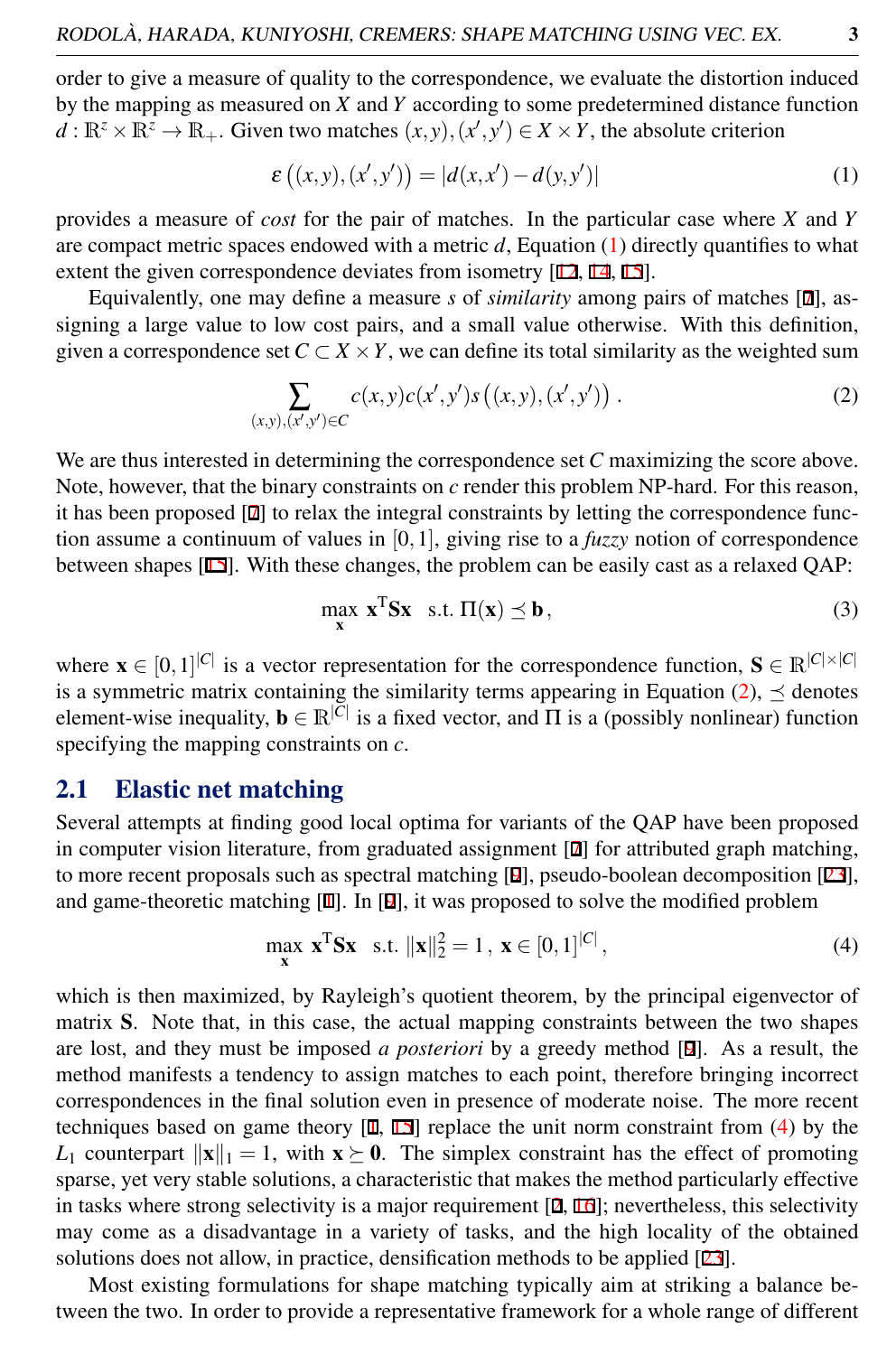methods, we introduce a new family of constraints into the matching problem, namely the *elastic net* [24]. The elastic net is a regularization technique that arose in the context of statistical learning and regression analysis. Its penalty function is defined as a convex combination of  $L_1$  and  $L_2$  penalties; the first term enforces the sparsity of the solution, whereas the second term ensures democracy among groups of correlated variables. This particular behaviour (called the *grouping effect*) allows to select entire groups of correlated features when these groups are not known in advance. In the context of shape matching, we expect the grouping effect to manifest itself as a joint selection of entire clusters of highly similar matches, *i.e.*, groups of matches with high internal cohesion in terms of the adopted measure of similarity. This is a desirable feature in most relaxed QAP scenarios, in which one typically seeks only high-precision correspondences in a situation where there is huge ambiguity in most correspondences. Conversely, incorrect matches will be unlikely to form strongly correlated groups, and thus they will be filtered out in a measure that depends on the penalty incurred by them under the elastic net constraint. This accuracy/sparsity tradeoff is regulated by a single convexity parameter  $\alpha \in [0,1]$ , leading to the following family of (non-convex) relaxations for the QAP:

<span id="page-3-1"></span>
$$
\begin{aligned}\n\max_{\mathbf{x}} \quad & \mathbf{x}^{\mathrm{T}} \mathbf{S} \mathbf{x} \\
\text{s.t.} \quad & (1 - \alpha) \|\mathbf{x}\|_1 + \alpha \|\mathbf{x}\|_2^2 = 1, \ \mathbf{x} \succeq \mathbf{0}.\n\end{aligned} \tag{5}
$$

This family of problems varies from the highly selective game-theoretic behaviour for  $\alpha = 0$ to the more tolerant  $L_2$  solution for  $\alpha = 1$ . Similarly to the spectral approach, this formulation does not impose any mapping constraint on the correspondence. However, these may be imposed ex-post by using the same technique of [9], or by any other binarization method.

#### 2.2 Optimization

We determine a local optimum to problem  $(5)$  by following a projected gradient approach [10]. The optimization process is governed by the equations

<span id="page-3-0"></span>
$$
\mathbf{x}^{(t+1)} = P_{\alpha} \left( \mathbf{x}^{(t)} + \delta \mathbf{S} \mathbf{x}^{(t)} \right), \tag{6}
$$

where  $Sx = \frac{1}{2} \nabla x^T Sx$  is an ascent direction for the objective,  $\delta > 0$  is the step length taken in that direction, and  $P_{\alpha}: \mathbb{R}^{|C|} \to \mathbb{R}^{|C|}$  is a projection operator taking a solution back onto the feasible set. The computation of  $P_\alpha(\hat{\mathbf{x}})$  requires solving a Euclidean projection subproblem onto the intersection of the non-negative cone with the boundary of the elastic net ball, amounting to the minimization:

$$
\min_{\mathbf{x}} \|\mathbf{x} - \hat{\mathbf{x}}\|_2^2 \quad \text{s.t.} \quad (1 - \alpha) \|\mathbf{x}\|_1 + \alpha \|\mathbf{x}\|_2^2 = 1, \quad \mathbf{x} \succeq \mathbf{0}. \tag{7}
$$

This is a convex optimization problem, and it has been recently solved by Mairal *et al*. [11] in the context of sparse dictionary learning. Their simple algorithm guarantees to find the unique projection onto the set of constraints, and has expected linear time complexity.

### 3 Vector extrapolation

In this Section we introduce a technique for accelerating convergence of QAP-based methods for matching. Our motivations derive from the observation that, in typical non-convex matching scenarios, the vector sequence  $\{x_i\}$  generated by the optimization process generally exhibits a certain degree of smoothness (see Figure [\(1\)](#page-1-0), left plot). It seems, indeed, that the general direction of the convergence process may be inferred from past iterates.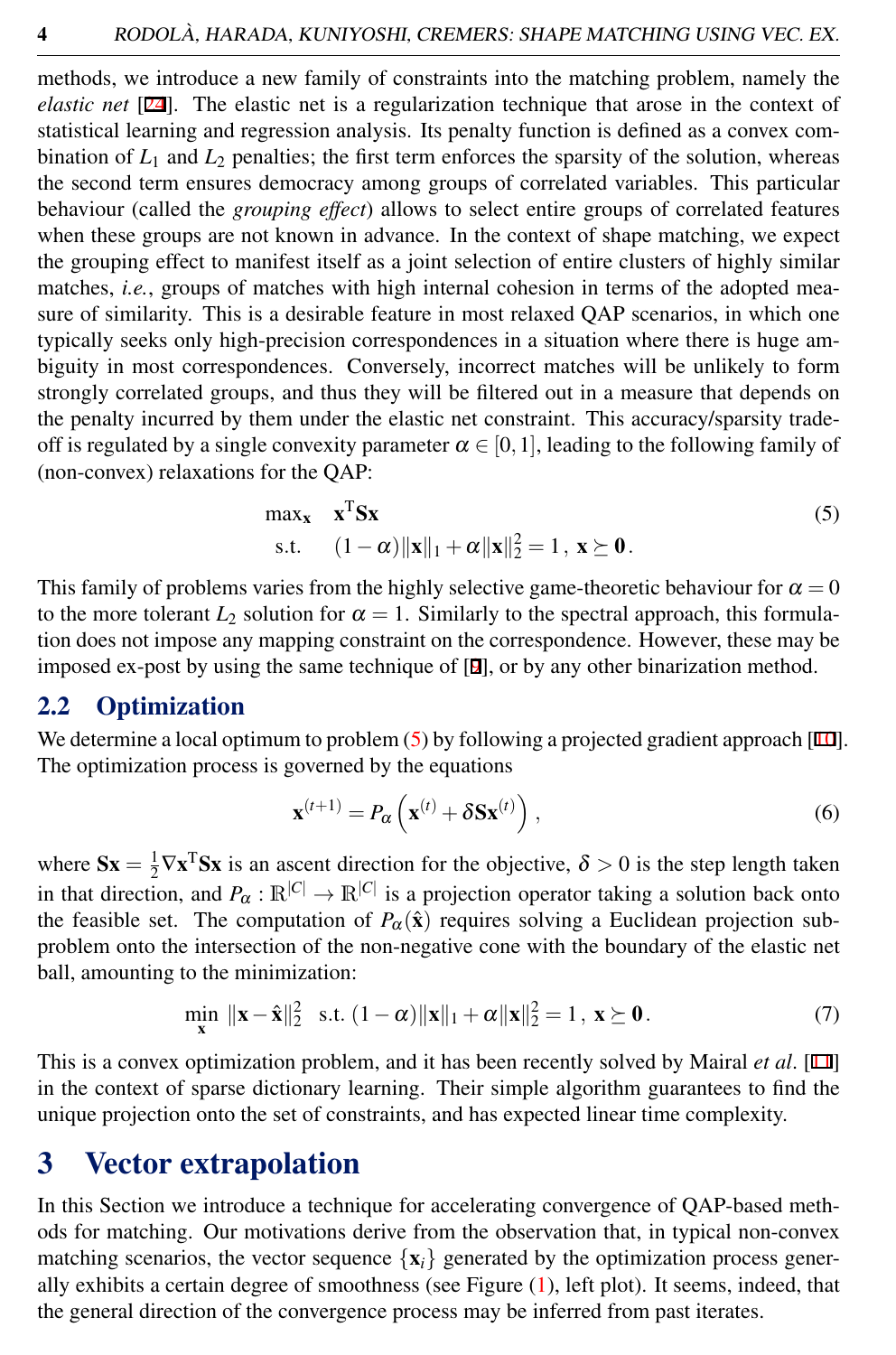To this end, we look at a family of techniques coming under the umbrella term of *vector extrapolation*. These techniques have found application in the context of fixed-point iterative methods for solving linear and nonlinear systems of equations, such as those arising in finitedifference schemes for large-scale computational fluid dynamics problems [20].

#### 3.1 Reduced rank extrapolation

Consider the vector sequence  $x_0, x_1, x_2, \ldots$  as generated by the linear process

<span id="page-4-0"></span>
$$
\mathbf{x}_{i+1} = \mathbf{A}\mathbf{x}_i + \mathbf{b},\tag{8}
$$

where **A** is a fixed  $N \times N$  matrix and  $\mathbf{b} \in \mathbb{R}^N$  is a fixed vector. We assume that neither **A** nor **b** are known, and only the sequence  $\{x_i\}$  or the generating process are given. Starting from an initial point  $\mathbf{x}_0$ , the sequence either diverges to an *anti-limit* point lim<sub>*i*→∞</sub>  $\mathbf{x}_i$ , or converges to the unique solution to the system  $s = As + b$ , provided that 1 is not eigenvalue of A. In case of convergence, the fixed point will thus equal  $\mathbf{s} = (\mathbf{I} - \mathbf{A})^{-1} \mathbf{b}$ . It is often the case that the iterative process [\(8\)](#page-4-0) requires many iterations to reach good accuracy, or that the individual terms  $x_i$  themselves are expensive to compute. We are thus looking for a means to give an estimate of the limit point s using as few terms as possible.

Let us define the difference vectors  $\mathbf{u}_i = \Delta \mathbf{x}_i = \mathbf{x}_{i+1} - \mathbf{x}_i$  and  $\mathbf{w}_i = \Delta^2 \mathbf{x}_i = \mathbf{u}_{i+1} - \mathbf{u}_i$ for  $i = 0, 1, 2, \ldots$  By induction, we obtain  $\mathbf{u}_{i+1} = A \mathbf{u}_i = A^{i+1} \mathbf{u}_0$  and then  $\mathbf{w}_i = (A - I) \mathbf{u}_i$ . Construct the  $N \times k$  matrices

$$
\mathbf{U}_k = \left[\mathbf{u}_0|\mathbf{u}_1|\cdots|\mathbf{u}_{k-1}\right], \quad \mathbf{W}_k = \left[\mathbf{w}_0|\mathbf{w}_1|\cdots|\mathbf{w}_{k-1}\right],\tag{9}
$$

where *k* is the total number of terms to use for the estimation of **s**. If  $W_k$  is invertible and  $k = N$ , then it follows from the above relations that

$$
(\mathbf{I} - \mathbf{A})^{-1} = -\mathbf{U}_k \mathbf{W}_k^{-1},\tag{10}
$$

and then, since  $\mathbf{u}_i = (\mathbf{A} - \mathbf{I})(\mathbf{x}_i - \mathbf{s})$ , as it is easy to verify from the definitions, it holds

<span id="page-4-1"></span>
$$
\mathbf{s} = \mathbf{x}_i + (\mathbf{I} - \mathbf{A})^{-1} \mathbf{u}_i = \mathbf{x}_i - \mathbf{U}_k \mathbf{W}_k^{-1} \mathbf{u}_i, \quad i = 0, 1, \dots, k - 1.
$$
 (11)

We have thus obtained an expression for s that does not depend on the explicit knowledge of A, as desired. However, it requires the inversion of a full rank matrix, a very costly operation in most cases. Following  $[21]$ , we rewrite  $(11)$  as the pair of simultaneous equations

<span id="page-4-2"></span>
$$
\mathbf{s} = \mathbf{x}_0 + \mathbf{U}_k \boldsymbol{\xi} \,, \quad \mathbf{0} = \mathbf{u}_0 + \mathbf{W}_k \boldsymbol{\xi} \,, \tag{12}
$$

with  $\xi \in \mathbb{R}^k$ . Suppose now we choose  $k < N$ . Then, according to the equations above, we seek an approximation  $s^* = x_0 + \sum_{i=0}^{k-1} \xi_i \mathbf{u}_i$  such that the norm of the residual  $\|\mathbf{u}_0 + \mathbf{W}_k \xi\|_2$ is uniquely minimized by  $\xi$ . Now define  $\gamma \in \mathbb{R}^{k+1}$  to be the unique vector of coefficients such that  $\gamma_0 = 1 - \xi_0$ ,  $\gamma_i = \xi_{i-1} - \xi_i$  for  $1 \le i \le k-1$ , and  $\gamma_k = \xi_{k-1}$ . With this choice, it is easy to verify that  $\sum_{i=0}^{k} \gamma_i = 1$ , and we obtain an alternative expression for our estimate:

<span id="page-4-3"></span>
$$
\mathbf{s}^* = \sum_{i=0}^k \gamma_i \mathbf{x}_i, \tag{13}
$$

from which we see that we can determine an approximation to the limit point as a linear combination of  $k+1$  past linearly generated iterates. Now, noting that

$$
\mathbf{u}_0 + \mathbf{W}_k \boldsymbol{\xi} = \mathbf{u}_0 + \sum_{i=0}^{k-1} \xi_i \mathbf{w}_i = \Delta \left( \mathbf{x}_0 + \sum_{i=0}^{k-1} \xi_i \mathbf{u}_i \right) = \Delta \left( \sum_{i=0}^k \gamma_i \mathbf{x}_i \right) = \sum_{i=0}^k \gamma_i \mathbf{u}_i, \tag{14}
$$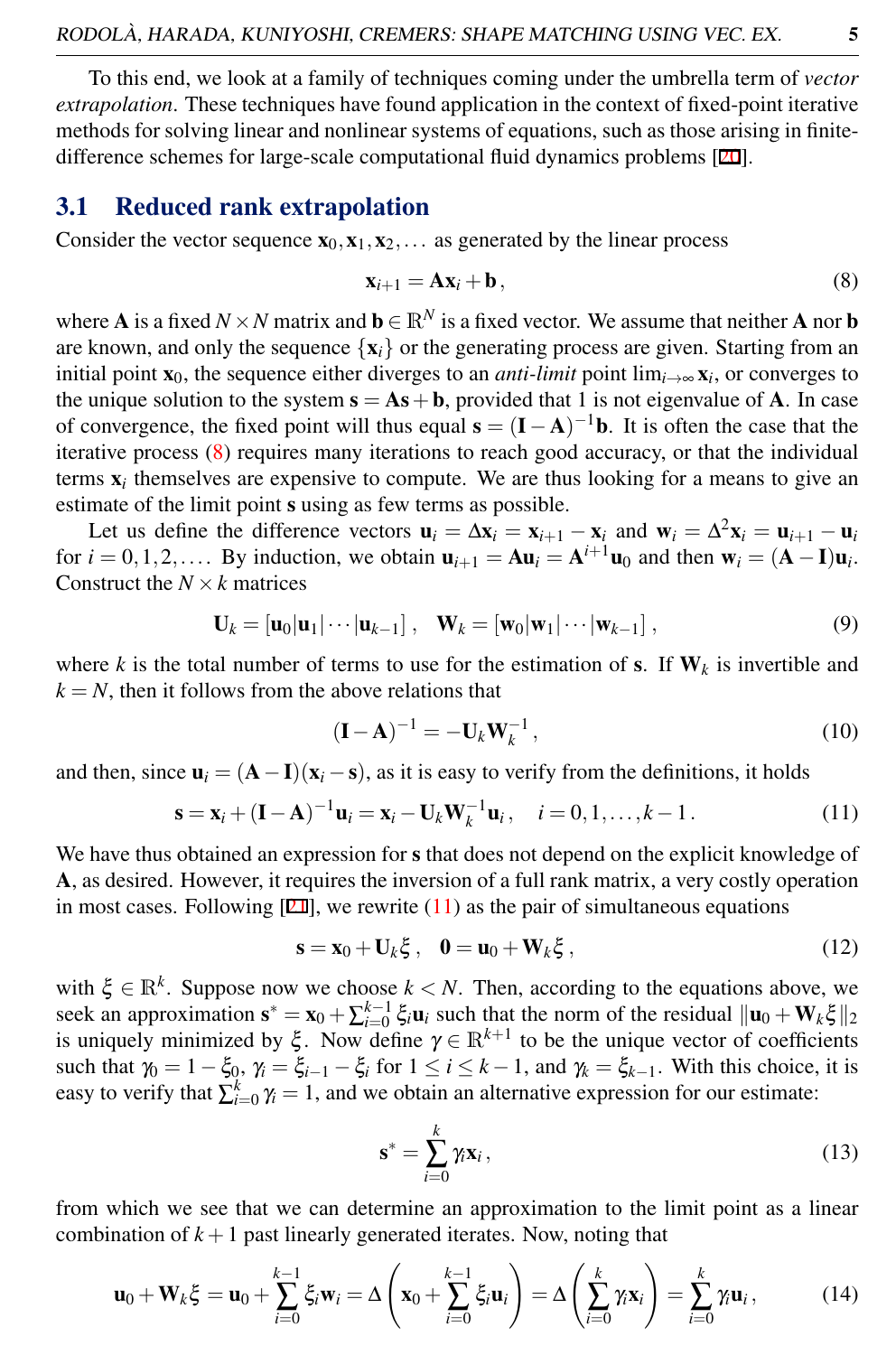we can rewrite Equations  $(12)$  as the least-squares problem (Mešina's algorithm [13])

<span id="page-5-0"></span>
$$
\min_{\gamma \in \mathbb{R}^{k+1}} \left\| \sum_{i=0}^{k} \gamma_i \mathbf{u}_i \right\|_2 \quad \text{s.t.} \quad \sum_{i=0}^{k} \gamma_i = 1 \,. \tag{15}
$$

This amounts to solving an inconsistent linear system  $U_k \gamma = 0$  subject to a linear constraint. A numerically stable solution to this system can be obtained in an efficient manner via QR factorization. In particular, let  $U_k = Q_k R_k$  be the QR decomposition of  $U_k$ . Then, the  $\gamma_i$  can be computed by first solving the linear system  $\mathbf{R}_k^* \mathbf{R}_k \mathbf{d} = 1$ , and finally setting  $\gamma = \mathbf{d}/(\sum_{i=0}^{k} \mathbf{d}_i)$  [20]. This optimal estimate for  $\mathbf{s}^*$  can equivalently be obtained [21] by solving a reduced rank equivalent of Equation [\(11\)](#page-4-1), namely

$$
\mathbf{s} = \mathbf{x}_0 - \mathbf{U}_k \mathbf{W}_k^{\dagger} \mathbf{u}_0, \qquad (16)
$$

where <sup>†</sup> denotes the Moore-Penrose pseudoinverse. For this reason, Mešina's method is usually referred to as *reduced rank extrapolation* (RRE).

Another method, called *minimal polynomial extrapolation* (MPE) [6], is frequently employed along with the reduced rank method in many practical problems. The two techniques are very similar, the essential distinction being how the coefficients γ*<sup>i</sup>* of Equation [\(13\)](#page-4-3) are determined. It has been found that RRE and MPE behave much alike in most circumstances [18, 20, 21]. In our experiments, we found MPE to be less numerically stable than RRE, and thus employed the latter throughout our analysis.

#### 3.2 Nonlinear equations and cycling

The extrapolation technique presented in the previous Section provides a solution when the input sequence is linearly generated, which is not the case in our present setting (Equation  $(6)$ ). Note, however, that this nonlinearity is caused by the presence of norm constraints on the solution. We thus expect the extrapolation method to still give reasonable estimates of the limit points, as long as we provide a safeguard to avoid generating unfeasible solutions for our optimization problem. To this end, we follow an approach known as *cycling* [21]. Cycling amounts to generating a sequence  $s_0, s_1, s_2, \ldots$  of approximations to s according to a simple procedure, which we now describe. A *cycle* is defined by the following steps: Given an initial vector  $\mathbf{x}_0$  and integers  $n, k$ , perform  $n + k + 1$  standard projected gradient iterations [\(6\)](#page-3-0), and save the last  $k+1$  vectors as  $\mathbf{x}_i$  for  $i = 0, 1, \ldots, k$ ; then, apply RRE to the  $\mathbf{x}_i$  by constructing matrix  $\mathbf{U}_k$  and solving [\(15\)](#page-5-0), as described in the previous Section, and obtain the estimate  $s_{n,k}$ ; finally, due to the mixed norm constraints,  $s_{n,k}$  will not in general be a feasible direction for the relaxed QAP, thus we need to perform an additional projection step  $P_{\alpha}(s_{n,k})$ . If the final solution attains a greater objective value than the standard iterate, set  $\mathbf{x}_0 = P_\alpha(\mathbf{s}_{n,k})$  and start another cycle, keeping  $\mathbf{x}_0 = \mathbf{x}_k$  otherwise.

The cycling method has been applied with success to accelerate the convergence of nonlinear problems [18, 20]; while an accurate convergence analysis has not been carried out to date, there is empirical evidence in favour of quadratic convergence [21]. Together with the limited storage requirements and minimal overhead incurred by its application, this renders the cycling procedure an attractive solution. In the following section, we will analyse the behaviour of this approach under different choices of the two parameters *n* and *k*.

### 4 Experimental results

In order to assess the validity of the method, we performed a wide range of experiments on three related computer vision tasks, namely rigid matching of point clouds, non-rigid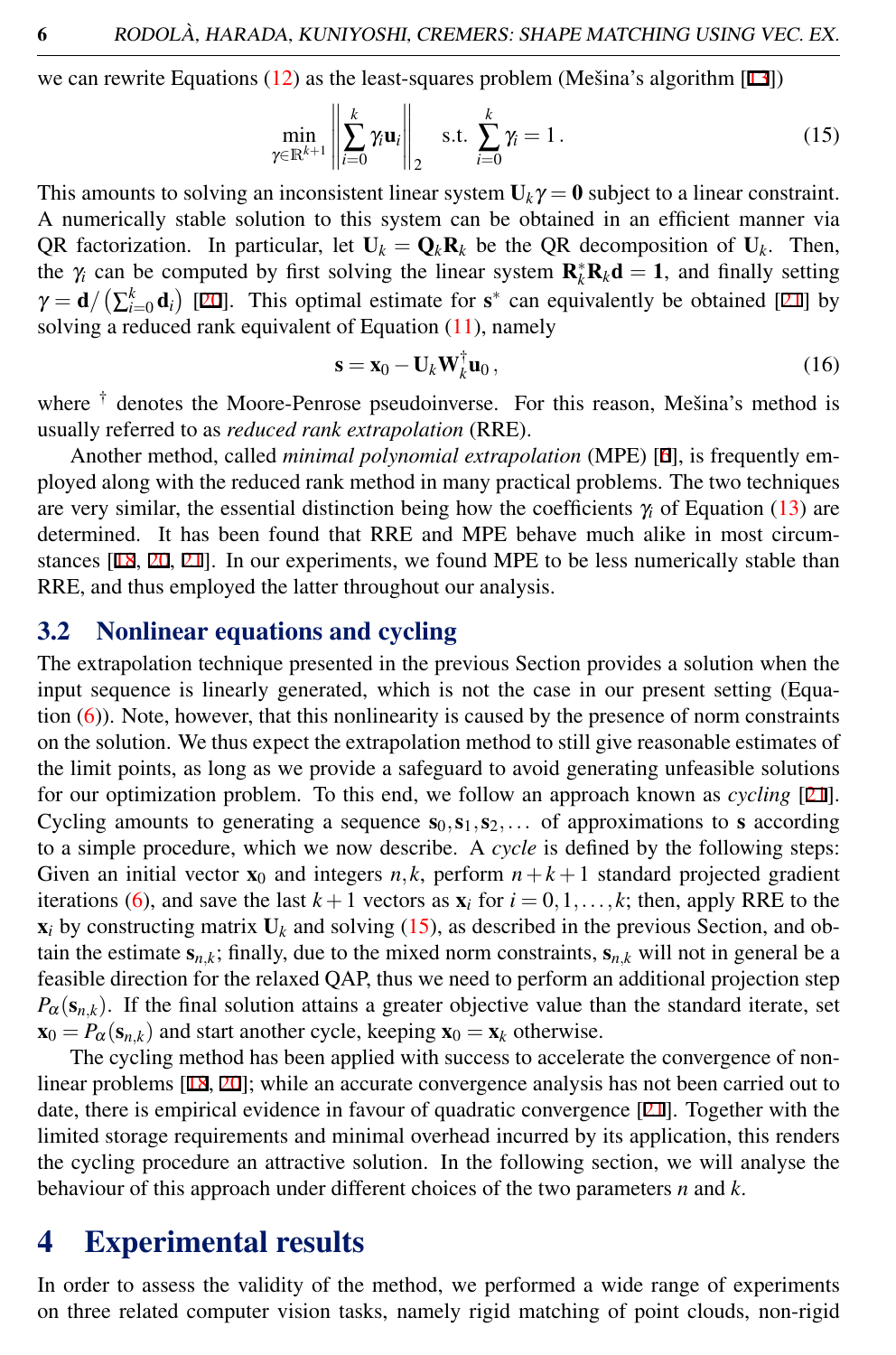

<span id="page-6-0"></span>Figure 2: Sensitivity analysis to parameters *n* and *k* for the rigid matching experiments. We verified the final solutions obtained with and without extrapolation to be equivalent in all the cases. The bullets in the bottom-right graph indicate the beginning of a new cycle.

matching of three-dimensional shapes, and feature matching for multiple-view stereo. From an optimization point of view, these matching scenarios differ in their specific definitions of the similarity function *s*, and typically exhibit energy landscapes with rather different characteristics. This allows us to assess to what extent vector extrapolation may be adopted as a means to accelerate convergence in difficult settings, and whether its introduction into the matching process may lead to premature convergence and thus poor local optima.

#### 4.1 Sensitivity analysis

The first set of experiments is aimed at analysing the behaviour of the matching process under different choices of parameters in the extrapolation step (namely, *k* and *n*).

The analysis was performed in a rigid setting, with synthetic data. We generated a model point cloud *M* of 50 random points in  $\mathbb{R}^3$ , and produced the corresponding data cloud *D* by transforming a replica of the model according to a random rigid transformation. The data points were further perturbed with additive positional noise according to a Gaussian distribution with standard deviation  $\sigma = 10^{-3}$ . Finally, 10 additional random points were introduced in both model and data, thus making approximately 80% of the data points matchable with low error. This setup simulates a simple, yet realistic scenario for rigid matching. Data generation was repeated 50 times, producing as many matching instances. In all the cases, we defined the space of assignments as the whole Cartesian product  $M \times D$ , leading to a ground-truth inlier ratio of 1.4%. The similarity function was defined as

<span id="page-6-1"></span>
$$
s((m,d),(m',d')) = \frac{\min\{\|m-m'\|_2, \|d-d'\|_2\}}{\max\{\|m-m'\|_2, \|d-d'\|_2\}},
$$
\n(17)

with  $m, m' \in M$  and  $d, d' \in D$ . Note that this definition for *s* enforces rigid isometries between model and data.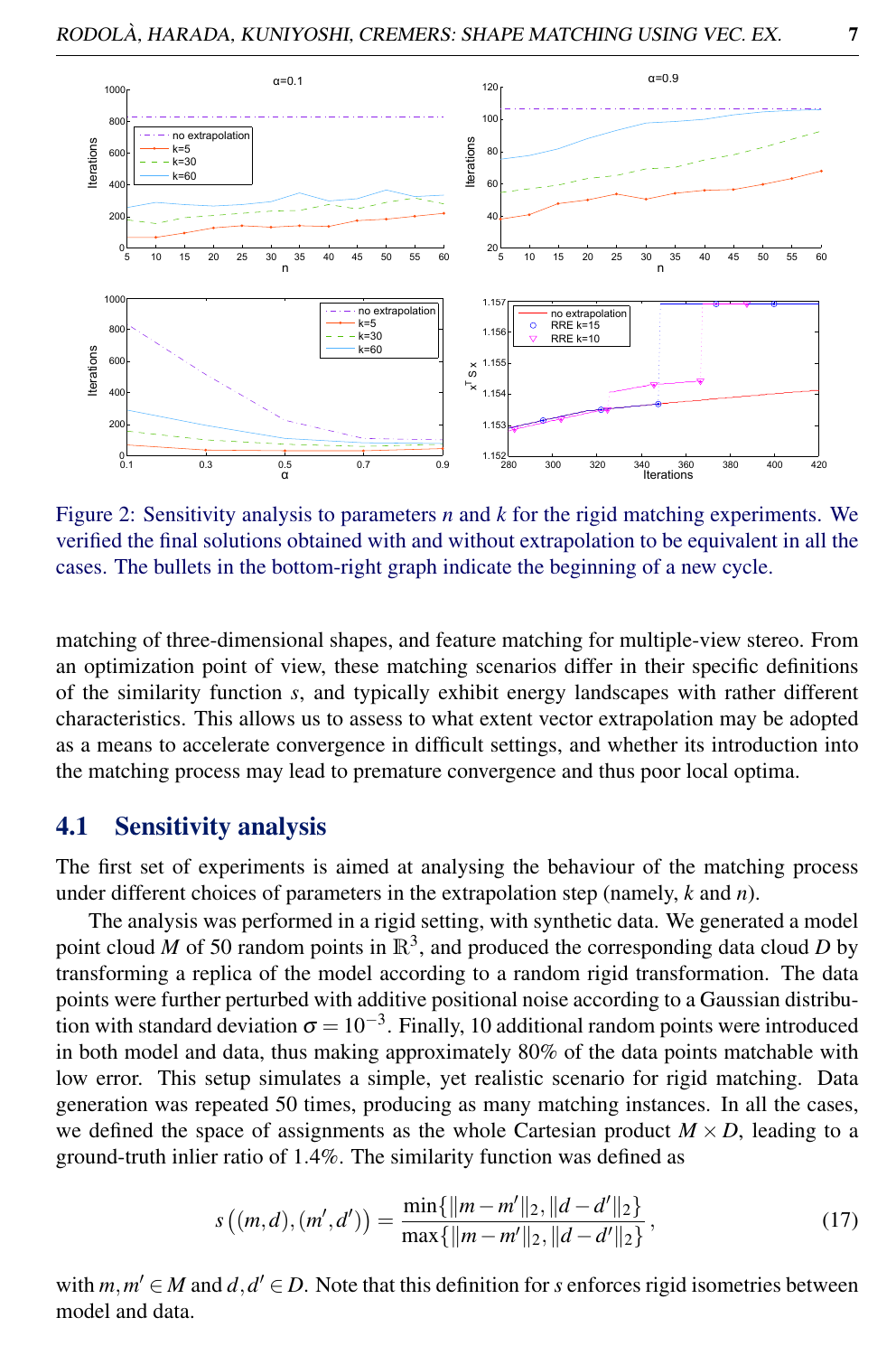

<span id="page-7-0"></span>Figure 3: Example of correspondence obtained with elastic net matching on deformable shapes (left). On the right, quantitative results of the non-rigid matching experiments on the SHREC'10 dataset. The table shows the ground-truth geodesic error induced by the final solutions, for each shape across all deformation strengths. Average number of matches is 50.

For each matching instance, we varied the convexity parameter  $\alpha$  at discrete steps in the range [0.1,0.9], and solved the corresponding QAPs without using vector extrapolation, and by using extrapolation with cycling for different values of *n* and *k*. The results of these experiments are shown in Figure [2.](#page-6-0) The graphs in the first row plot the number of iterations (averaged over the 50 runs) required by the optimization process to reach convergence as a function of *n*. We chose as stopping criterion the relative change in the objective value (set to 10<sup>-7</sup>). We report these results for  $\alpha = 0.1$  (first graph) and  $\alpha = 0.9$  (second graph); as expected from the elastic net formulation, the former case turned out to be more selective (30 exact matches on average) than the latter (45 matches). We note that, in general, smaller values of *k* attain faster convergence for fixed values of *n*, and the improvement is almost one order of magnitude if compared with an optimization carried out with no vector extrapolation at all. Parameter *n* seems to have a smaller influence over the convergence rate, with smaller values yielding faster solutions. This seems to be true for nonlinear problems in general [20]. These results indicate that vector extrapolation is a very inexpensive operation as far as both time and core memory requirements are concerned. The first graph of the second row shows the number of iterations versus  $\alpha$ , for  $n = 10$ . We notice how, for larger values of  $\alpha$ , the standard method becomes much faster as it approaches a situation in which the optimal solution is close to the principal eigenvector of S. In this extreme situation the advantage of the extrapolation method is less evident, and approximately amounts to a two-fold increase in performance. The last graph of Figure [2](#page-6-0) shows the change in objective value for the QAP across 140 iterations of the matching process. In this graph the extrapolated solutions have reached convergence, whereas the standard method is still far from the local optimum, requiring 600 more iterations to reach the same extremum with the same level of accuracy.

#### 4.2 Non-rigid matching

We now turn to the considerably more challenging scenario in which the two shapes to be matched are allowed to undergo non-rigid deformations (elastic bendings, topological changes, scale, and so forth). For this set of experiments, we employed the SHREC'10 [5] and "Non-rigid world" [4] public datasets. Our similarity function in this case is defined as in Equation [\(17\)](#page-6-1), where we replaced the Euclidean metric by an intrinsic diffusion metric [15]. We performed our analysis on quasi-isometric deformations at 5 intensity levels over three different shapes (man, dog, horse). The set of candidate matches  $C \subset X \times Y$  was reduced to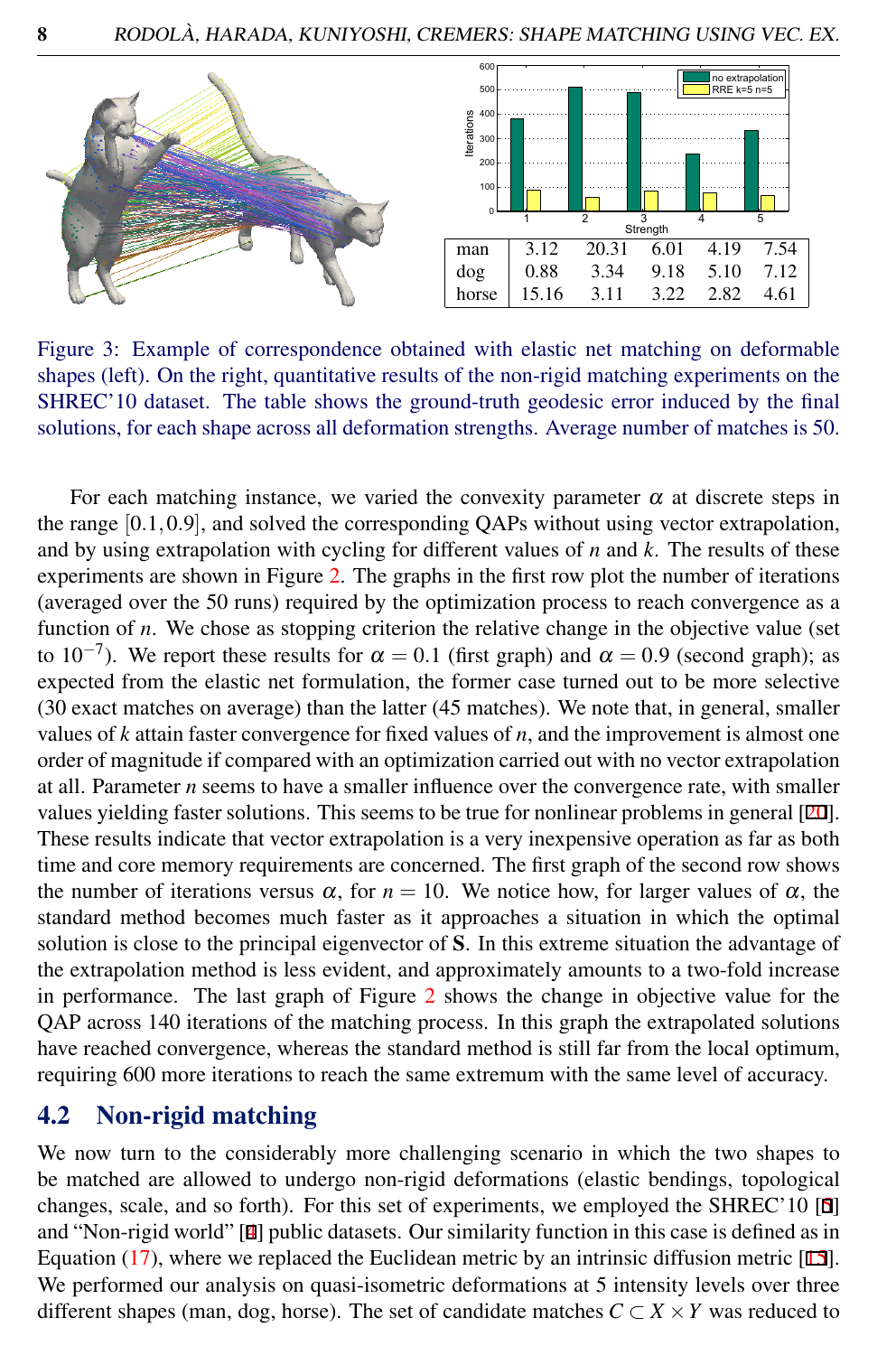include only points that are similar enough in terms of heat kernel signature [22].

The main objective of these experiments is to assess how vector extrapolation adapts to problems of increasing difficulty due to different shapes and deformation strengths. In fact, it has been recently demonstrated [14] that the *difficulty* of matching in a non-rigid setting is directly related to the intrinsic properties of the shapes, resulting in a much more complex energy landscape if compared to a simpler rigid scenario. Figure [3](#page-7-0) gives a qualitative example of matching obtained with  $\alpha = 0.92$  on two cat models, yielding 340 total matches. Smaller values for  $\alpha$  yielded increasingly sparse correspondences, while larger values brought wrong matches into the final solution. The bar plot on the right shows the total number of iterations of the optimization process averaged over the three shapes of the SHREC'10 dataset, while in the table below we report the corresponding average geodesic error with respect to the ground-truth matches (this is the same measure of error adopted in the SHREC contest  $[5]$ ). The large increase in performance evident in the first plot suggests that there is little reason not to adopt vector extrapolation for this class of problems. In these experiments we used  $\alpha = 0.65$ , and the best values for k and *n* as determined in the previous Section. Note, from the table, that this choice of  $\alpha$  allows us to obtain state-of-the-art results if compared with methods yielding the same number of matches (50 on average) on the same data [5, 15].

#### 4.3 Multiple-view stereo

Finally, we considered the problem of multi-view feature matching for Structure from Motion [8]. This is a scenario in which matching performance has a very direct influence over the practical applicability of 3D reconstruction methods in real-world tasks. In these experiments we used data from the Middlebury multi-view stereo dataset [19], specifically the "dino sparse ring" and "temple sparse ring" sequences, and adopted the locally-affine similarity function of [2] to populate the similarity matrix S. In order to meet the strong selectivity requirements of this class of problems, we set  $\alpha = 0.2$ . Note that setting  $\alpha = 0$ would yield an equivalent formulation to the one proposed in [2], and in particular we expect comparable sparsity in both cases; since our main focus is on the increased efficiency of the matching step, we refer to Albarelli *et al*. for quantitative results on the same dataset.

In these experiments, we ran a matching process operating on the 16 successive pairs of images constituting each dataset, and accumulated the total number of iterations required by the optimization to reach a local optimum across all matching instances. The total number of iterations needed to match the whole dino sequence without extrapolation amounted to 14,328 iterations; using RRE with cycling and  $k = 5$ ,  $n = 25$  reduced the total number of iterations to 9,424. Further, we verified the final 3D reconstructions resulting from the matching process followed by a bundle adjustment step to be geometrically equivalent with and without vector extrapolation. Similarly, the temple sequence required 15,076 iterations without using extrapolation, and 10,122 iterations by using RRE with the same parameters (a detailed breakdown of this experiment is omitted for space reasons). Observe how, in this case, vector extrapolation brings comparatively little advantage if compared to the previous experiments. In particular, choosing  $n = 5$  as in the previous cases lead to premature convergence of the matching process, an effect that disappeared as we increased the cycling period to  $n = 25$ . This difference in behaviour is probably due to the very nature of this problem, where the presence of repeated structure and very similar features (as in the temple sequence) as well as of relatively feature-less objects (the dino sequence) render the whole setting more unstable and prone to getting stuck at poor local minima. Nevertheless, vector extrapolation may still be adopted whenever a higher degree of accuracy is required.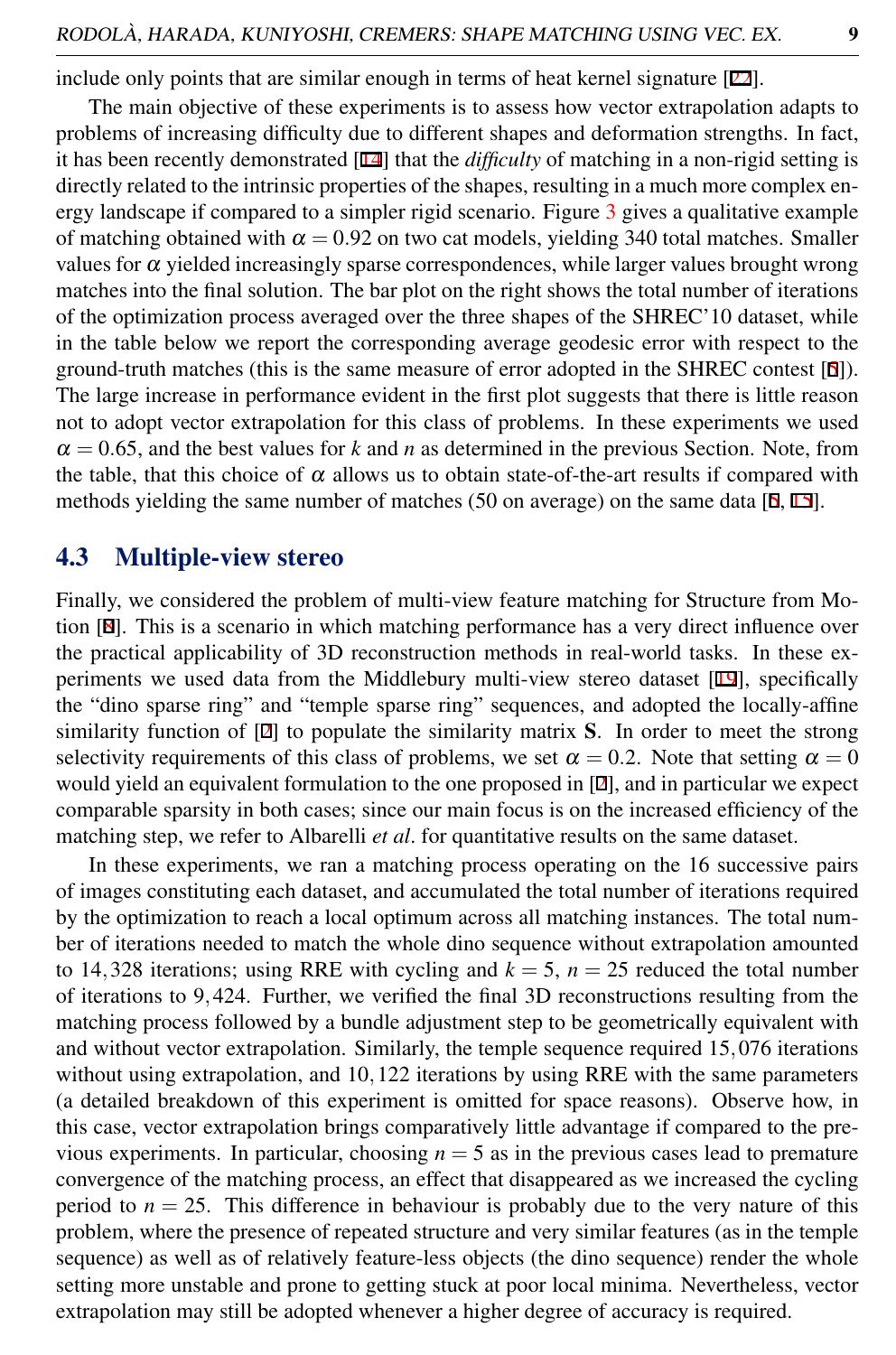# 5 Conclusions

In this paper, we proposed the adoption of a vector extrapolation technique for correspondence problems in computer vision. Instances of these problems frequently arise in the areas of shape analysis and three-dimensional reconstruction, where the matching problem is often formulated as a quadratic assignment subject to mapping constraints. In order to assess the validity of the approach, we introduced elastic net constraints as regularizers of the QAP; this allowed us to regulate the sparsity/complexity tradeoff, and thus to evaluate the acceleration method over a family of problems of varying difficulty. Experiments on both synthetic and real data confirmed the effectiveness of the approach, leading to an increase in performance of up to one order of magnitude when compared to standard projected gradient optimization.

# Acknowledgments

We acknowledge the support of the Japan Society for the Promotion of Science under fellowship program FY2012.

# References

- [1] A. Albarelli, S. Rota Bulò, A. Torsello, and M. Pelillo. Matching as a non-cooperative game. In *Proc. IEEE Intl. Conf. on Comput. Vis.*, pages 1319 –1326, 29 2009-oct. 2 2009. doi: 10.1109/ICCV.2009.5459312.
- [2] A. Albarelli, E. Rodolà, and A. Torsello. Imposing semi-local geometric constraints for accurate correspondences selection in structure from motion: A game-theoretic perspective. *Int. J. Comput. Vision*, 97(1):36–53, March 2012. ISSN 0920-5691. doi: 10.1007/s11263-011-0432-4.
- [3] D. S. C. Biggs. *Accelerated iterative blind deconvolution*. PhD thesis, The University of Auckland, 1998.
- [4] A. M. Bronstein, M. M. Bronstein, and Ron Kimmel. Efficient computation of isometry-invariant distances between surfaces. *SIAM J. Sci. Comput.*, 28(5):1812– 1836, September 2006. ISSN 1064-8275. doi: 10.1137/050639296.
- [5] A. M. Bronstein, M. M. Bronstein, U. Castellani, et al. Shrec 2010: Robust correspondence benchmark. In *Eurographics Workshop on 3D Object Retrieval*, 2010.
- [6] S. Cabay and L. W. Jackson. A polynomial extrapolation method for finding limits and antilimits of vector sequences. *SIAM Journal on Numerical Analysis*, 13(5):734–752, 1976.
- [7] S. Gold and A. Rangarajan. A graduated assignment algorithm for graph matching. *IEEE Trans. Patt. Analysis and Machine Intelligence*, 18:377–388, 1996. ISSN 0162- 8828. doi: http://doi.ieeecomputersociety.org/10.1109/34.491619.
- [8] R. Hartley and A. Zisserman. *Multiple View Geometry in Computer Vision*. Cambridge University Press, ISBN: 0521540518, second edition, 2004.
- [9] M. Leordeanu and M. Hebert. A spectral technique for correspondence problems using pairwise constraints. In *Proc. IEEE Intl. Conf. on Comput. Vis.*, volume 2, pages 1482– 1489, 2005. doi: 10.1109/ICCV.2005.20.